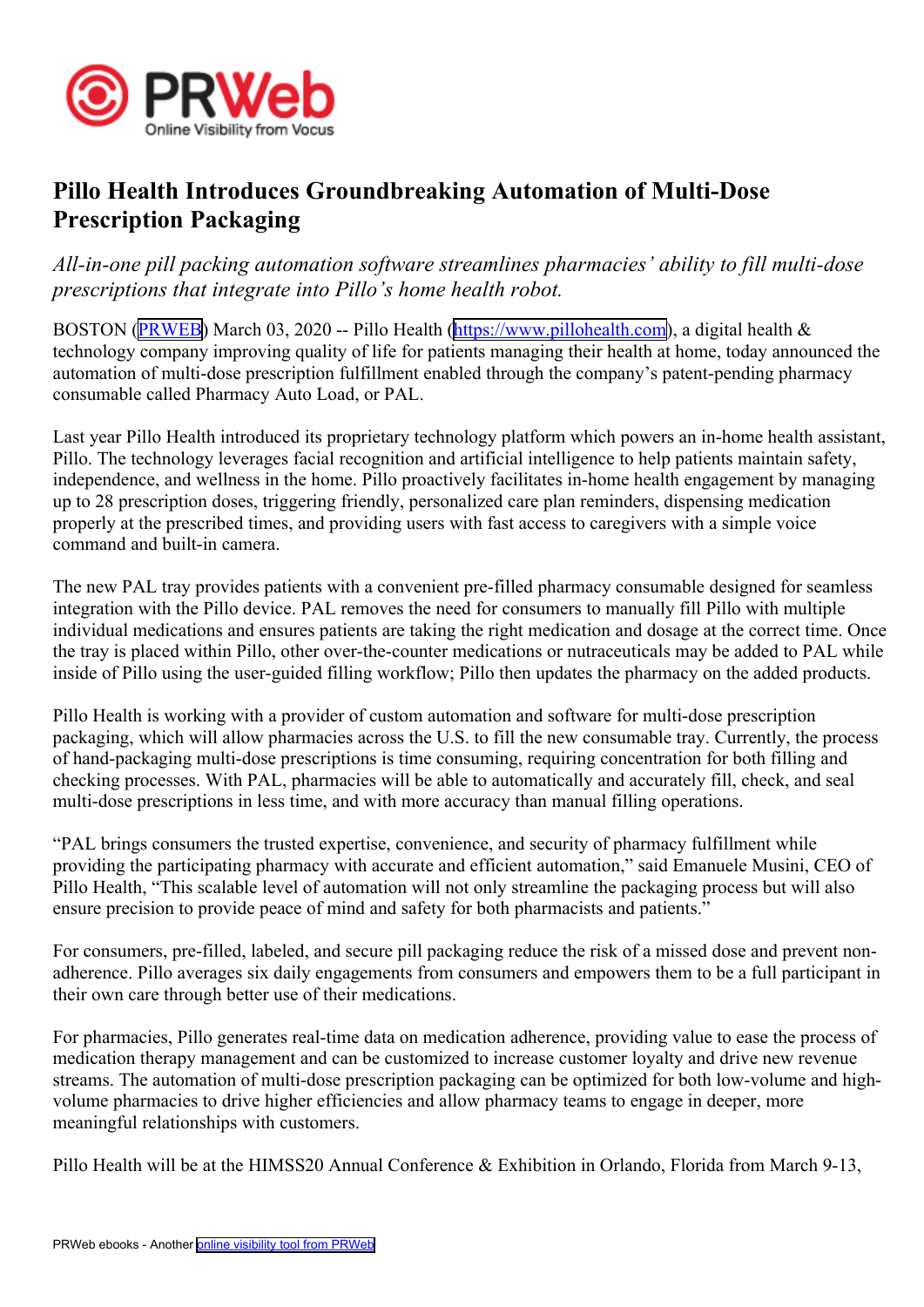

2020. To learn more about Pillo Health, the new PAL consumable, and other opportunities for industry collaboration at the event, please visit <https://pillohealth.com/himss> or stop by booth #5871.

## About Pillo Health

Pillo Health is <sup>a</sup> mission-based healthcare solutions provider that empowers organizations to deliver better care into the home with an engaging, HIPAA-compliant, voice-first technology platform dedicated to improving health outcomes. Based in Boston, MA with an engineering team in Genova, Italy, Pillo Health, developer of both Pillo and Pria™ by BLACK+DECKER, supports connections between health organizations, patients and their care teams in order to improve the longevity and quality of life for those managing their health and independence at home. Learn more at <https://pillohealth.com>.